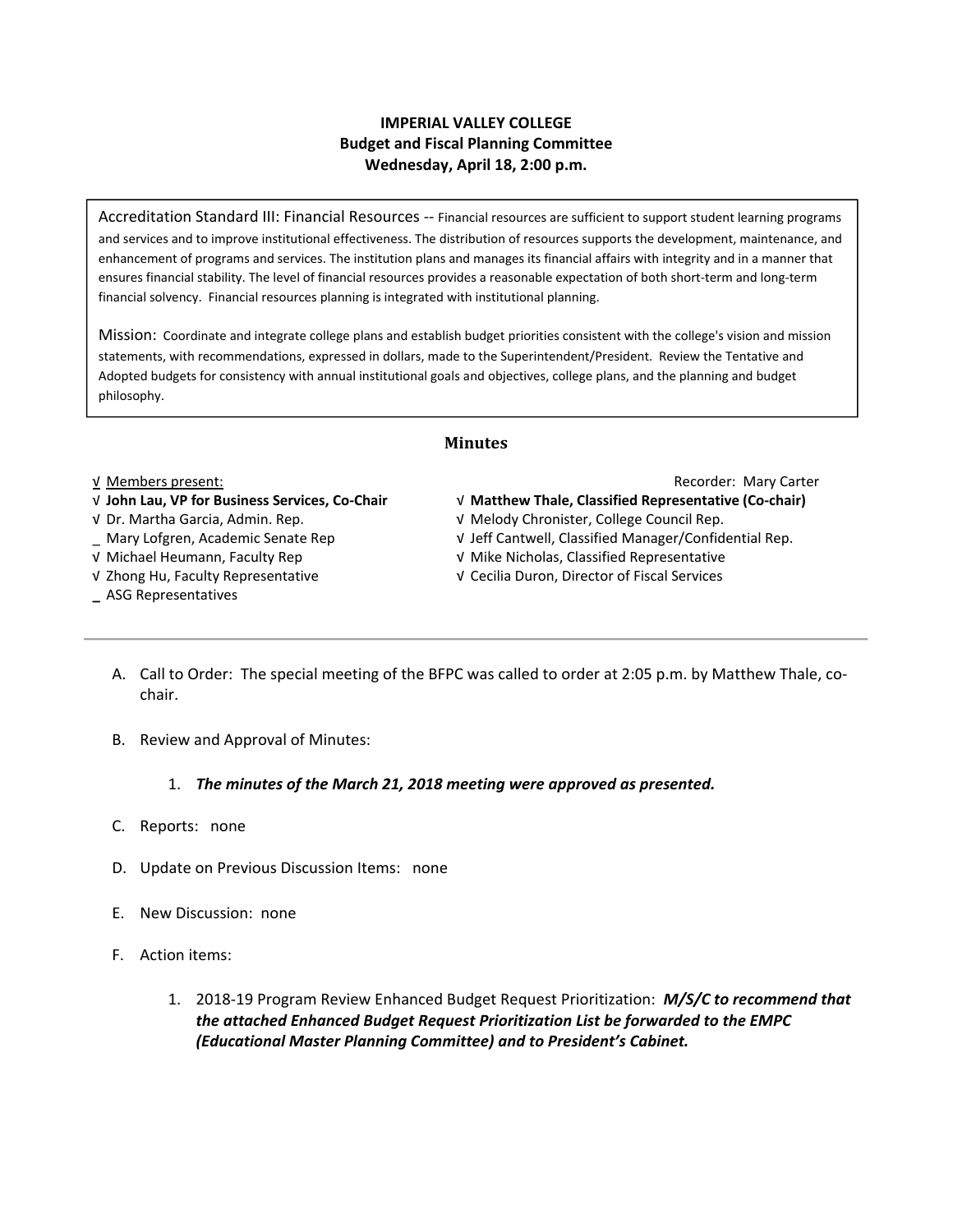#### Discussion:

- The interpretation of "legally mandated" varies; justification is needed with reference to Ed. code, contract, regulation, etc. There are approximately \$275,000 in "mandated costs" from the lists submitted.
- VP Lau stated he feels contractual obligations and regulatory requirements are the highest priority because the district has no choice but to pay.
- Another factor to consider is whether there is another funding source.
- The recommendation of the deans should be taken into account in prioritizing requests. Suggestion to add the deans' ranking to the final report that is submitted to President's Cabinet.
- Requesting departments need to be able to answer questions and provide further information.
- The process of requesting additional funding needs to be improved. Each resource committee works differently. Standardized rules are needed. VP Lau suggested a meeting of deans and resource committee chairs to improve the process.
- Obligations from grants need to be listed, so the college is aware when grant costs will be institutionalized. The outlook needs to be 3 to 5 years out.
- The timeline for approving requests and incorporating them into the budget remains a concern.
- SPOL does not provide a useable report of the enhanced requests. A lot of work has to be done in Excel to provide the needed reports.
- How much money is available to allocate to enhanced requests? Per VP Lau, revenue is in flux. Currently there is a \$200,000 deficit and \$275,000 in "mandated" requests.
- VP Lau questioned whether 7% growth is sustainable. The college has been very successful using enrollment management, and adding FTES through the prison program and dual enrollment but has that growth stabilized? How much of that growth can the college carry forward? More data is needed for decision making.
- In regard to the prison program, it was noted that the change in hours when classes can be taught (after 4:30 p.m.) may impact the program due to less teachers being available.
- 2. *Revised 2018‐19 Budget Development Calendar: M/S/C Lau/Heumann to approve the revised 2018‐19 Budget Development Calendar.*

| Item #4: BFPC prioritization of enhanced budget requests and | April 18                    |
|--------------------------------------------------------------|-----------------------------|
| recommendation to cabinet                                    | (was March 28)              |
| Item #5: Cabinet determination on enhanced budget requests   | April 18 - 25*              |
|                                                              | (was April 9 - 13)          |
| Item #6: BFPC review of Draft Tentative Budget (including    | May $1^*$                   |
| enhanced budget request approved by Cabinet)                 | (was April 18 and April 25) |
|                                                              |                             |

\*dates were further revised to reflect updated meeting dates.

- G. Other: none
- H. Next Meeting: May 1, 2018.
- I. Adjournment: Meeting adjourned at 3:00 p.m.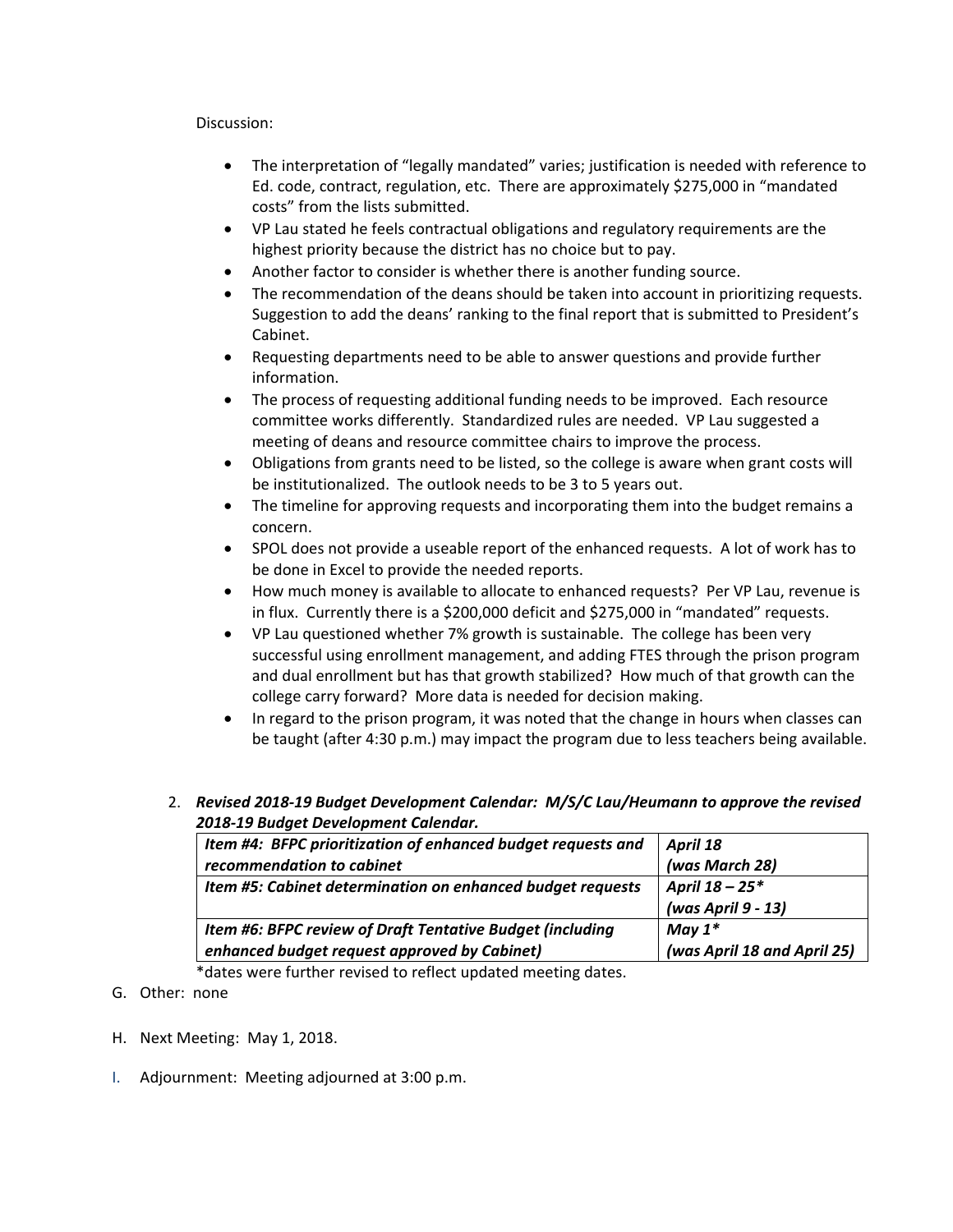# 2018‐19 Program Review Enhanced Request Prioritization

Budget & Fiscal Planning Committee

April 16, 2018

Identified by requestor as "legally mandated"

| <b>Operational Costs</b>                                                          |              |    |             |                |                 |                                |  |
|-----------------------------------------------------------------------------------|--------------|----|-------------|----------------|-----------------|--------------------------------|--|
|                                                                                   | <b>Legal</b> |    |             | <b>BFP</b>     |                 |                                |  |
| <b>Request Type</b>                                                               | Mand.        |    | Cost        | Rank           |                 | <b>Final Rec. from Cabinet</b> |  |
| CAAHEP accreditation membership cost for the Medical Assistant Program            | Yes          | \$ | 5,000.00    | 2              |                 |                                |  |
| Fire-fighting gear equipment as required by OSFM.                                 | Yes          | \$ | 25,000.00   | 4              |                 |                                |  |
| ACEN and COADN accreditation membership costs for the RN & VN Program             | Yes          | \$ | 6,500.00    | 4              |                 |                                |  |
| POST -Ongoing maintenance agreements for high tech simulators                     | Yes          | \$ | 50,000.00   | 4              |                 |                                |  |
| Fire burn trailer maintenance agreement                                           | Yes          | Ś  | 2,500.00    | 6              |                 |                                |  |
| Overtime budget to process special population groups in A&R                       | Yes          |    | 5,000.00    | 7              |                 |                                |  |
| <b>Technology</b>                                                                 |              |    |             |                |                 |                                |  |
|                                                                                   | <b>Legal</b> |    |             | <b>BFP</b>     | <b>Resource</b> |                                |  |
| <b>Request Type</b>                                                               | Mand.        |    | Cost        | Rank           | Rank            | <b>Final Rec. from Cabinet</b> |  |
| Increase budget for IT maintenance agreements.                                    | Yes          | Ś  | 24,000.00   | 1              |                 |                                |  |
| Upgrade to Board Docs Plus                                                        | Yes          |    | 5,000.00    | $\overline{2}$ |                 |                                |  |
| <b>Professional Development</b>                                                   |              |    |             |                |                 |                                |  |
|                                                                                   | <b>Legal</b> |    |             | <b>BFP</b>     | <b>Resource</b> |                                |  |
| <b>Request Type</b>                                                               | Mand.        |    | <b>Cost</b> | Rank           | Rank            | <b>Final Rec. from Cabinet</b> |  |
| Distance Education contractual obligation as a result of recent CTA negotiations. | Yes          | \$ | 10,400.00   | 1              |                 |                                |  |
| Title IX & 504 training / conference attendance                                   | Yes          |    | 10,000.00   | $\overline{2}$ |                 |                                |  |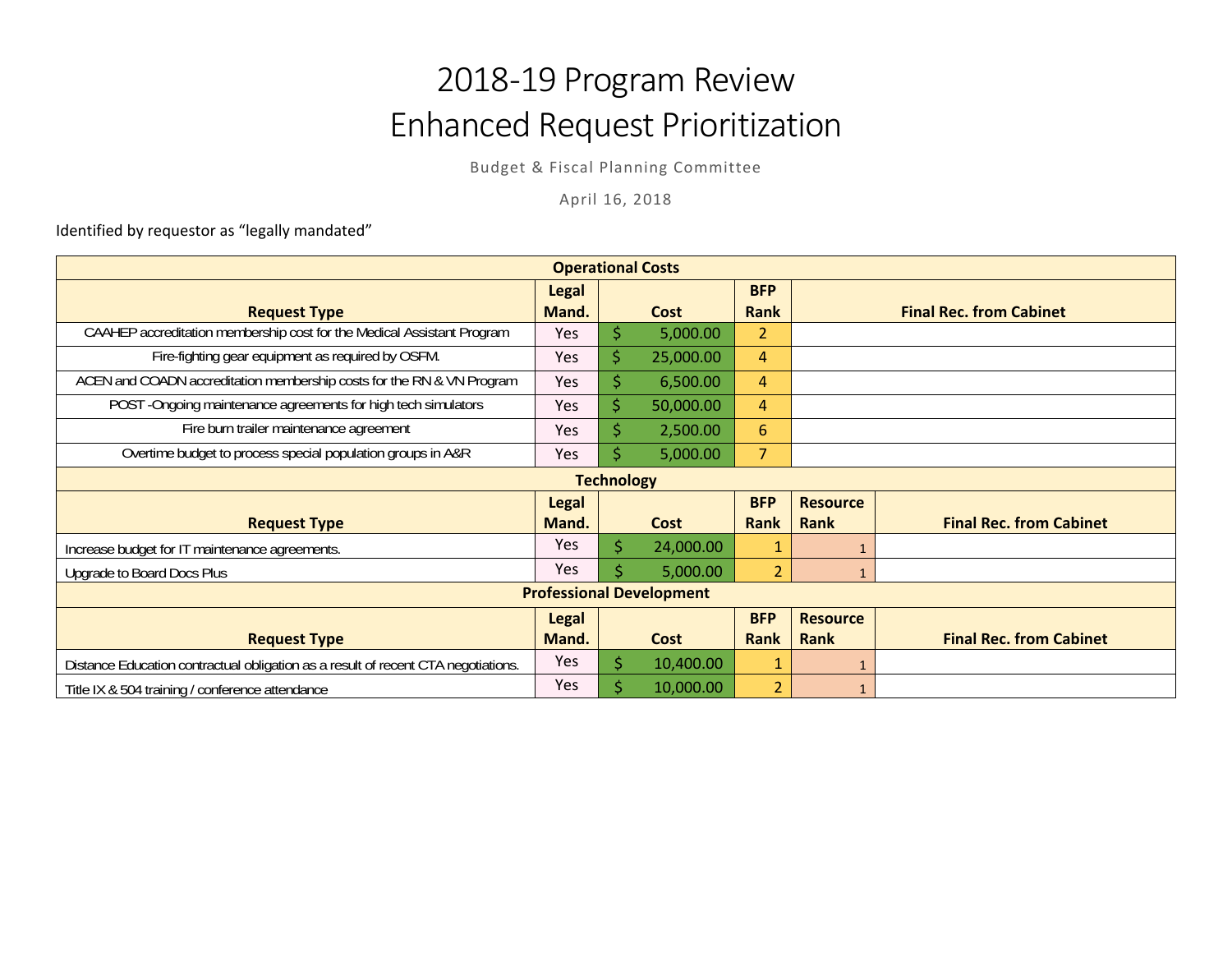| <b>Operational Costs</b>                                                                                        |           |                     |           |                |                                |  |  |  |
|-----------------------------------------------------------------------------------------------------------------|-----------|---------------------|-----------|----------------|--------------------------------|--|--|--|
|                                                                                                                 | Legal     |                     |           | <b>BFP</b>     |                                |  |  |  |
| <b>Request Type</b>                                                                                             | Mand.     |                     | Cost      | <b>Rank</b>    | <b>Final Rec. from Cabinet</b> |  |  |  |
| Increased membership and conference dues for CAADE (ADS)                                                        | <b>No</b> | $\dot{\mathsf{S}}$  | 120.00    | $\mathbf{1}$   |                                |  |  |  |
| EMS simplified simulated ambulance to align with industry standard                                              | <b>No</b> | \$                  | 5,000.00  | 3              |                                |  |  |  |
| Annual CAADE Conference travel for ADS accreditation.                                                           | <b>No</b> | Ś                   | 520.00    | 3              |                                |  |  |  |
| Nursing - Ongoing maintenance agreements for high tech simulators.                                              | <b>No</b> | \$                  | 10,000.00 | 3              |                                |  |  |  |
| Extra duty agreements for CAAHEP accreditation.                                                                 | <b>No</b> | $\ddot{\mathsf{S}}$ | 2,000.00  | 3              |                                |  |  |  |
| Embedded tutor in the CS 221 class                                                                              | <b>No</b> | \$                  | 4,410.00  | 5              |                                |  |  |  |
| Increase the number of tutors for Biology, Chemistry and Physics classes                                        | <b>No</b> | Ś                   | 12,000.00 | 5              |                                |  |  |  |
| Two math lab tutors                                                                                             | <b>No</b> | \$                  | 21,000.00 | $\overline{7}$ |                                |  |  |  |
| Fifty embedded tutors for 15 weeks                                                                              | <b>No</b> | \$                  | 60,400.00 | $\bf 8$        |                                |  |  |  |
| Continuation of Adobe CC Suite License                                                                          | <b>No</b> | \$                  | 7,500.00  | 9              |                                |  |  |  |
| POST office supplies                                                                                            | <b>No</b> | $\dot{\mathsf{S}}$  | 500.00    | 10             |                                |  |  |  |
| Tune pianos twice a year                                                                                        | <b>No</b> | $\ddot{\mathsf{S}}$ | 2,000.00  | 11             |                                |  |  |  |
| Student salaries to cover commencement ceremonies and pool related activities                                   | No.       | \$                  | 12,000.00 | 11             |                                |  |  |  |
| Athletic health supplies                                                                                        | <b>No</b> | \$                  | 2,000.00  | 12             |                                |  |  |  |
| Increase community outreach efforts for Admissions & Records                                                    | <b>No</b> | \$                  | 6,000.00  | 12             |                                |  |  |  |
| Physical science laboratory supplies                                                                            | <b>No</b> | \$                  | 5,000.00  | 13             |                                |  |  |  |
| Faculty cap and gowns needed for graduation                                                                     | <b>No</b> | \$                  | 7,000.00  | 13             |                                |  |  |  |
| General science instructional supplies                                                                          | <b>No</b> | $\zeta$             | 10,000.00 | 13             |                                |  |  |  |
| A&R Evaluator overtime for transcript evaluation                                                                | No        | \$                  | 8,000.00  | 14             |                                |  |  |  |
| Student employment for the Office of Instutional Research                                                       | <b>No</b> | \$                  | 2,000.00  | 14             |                                |  |  |  |
| Purchase instruments for non-credit strings classes                                                             | <b>No</b> | \$                  | 4,000.00  | 15             |                                |  |  |  |
| POST golf cart maintenance                                                                                      | No        | Ś                   | 500.00    | 15             |                                |  |  |  |
| POST instructional supplies                                                                                     | <b>No</b> | \$                  | 5,000.00  | 15             |                                |  |  |  |
| EMS fully simulated ambulance to align with industry standard                                                   | No        | $\zeta$             | 50,000.00 | 16             |                                |  |  |  |
| Student affairs/ASG planning retreat                                                                            | No        | Ś                   | 9,000.00  | 17             |                                |  |  |  |
| 10 full desks/tables and related partitions and furnishings for CDEV Classroom                                  | No        | \$                  | 23,000.00 | 17             |                                |  |  |  |
| Faculty stipends to provide alternative for students in gen science in addition to<br>tutoring and office hours | No        | \$                  | 16,000.00 | 18             |                                |  |  |  |
| Model expenses for life drawing class                                                                           | <b>No</b> | \$                  | 2,100.00  | 19             |                                |  |  |  |
| Institutionalize the partnership with Hanover Research                                                          | No        | Ś                   | 18,000.00 | 20             |                                |  |  |  |

\$ 399,050.00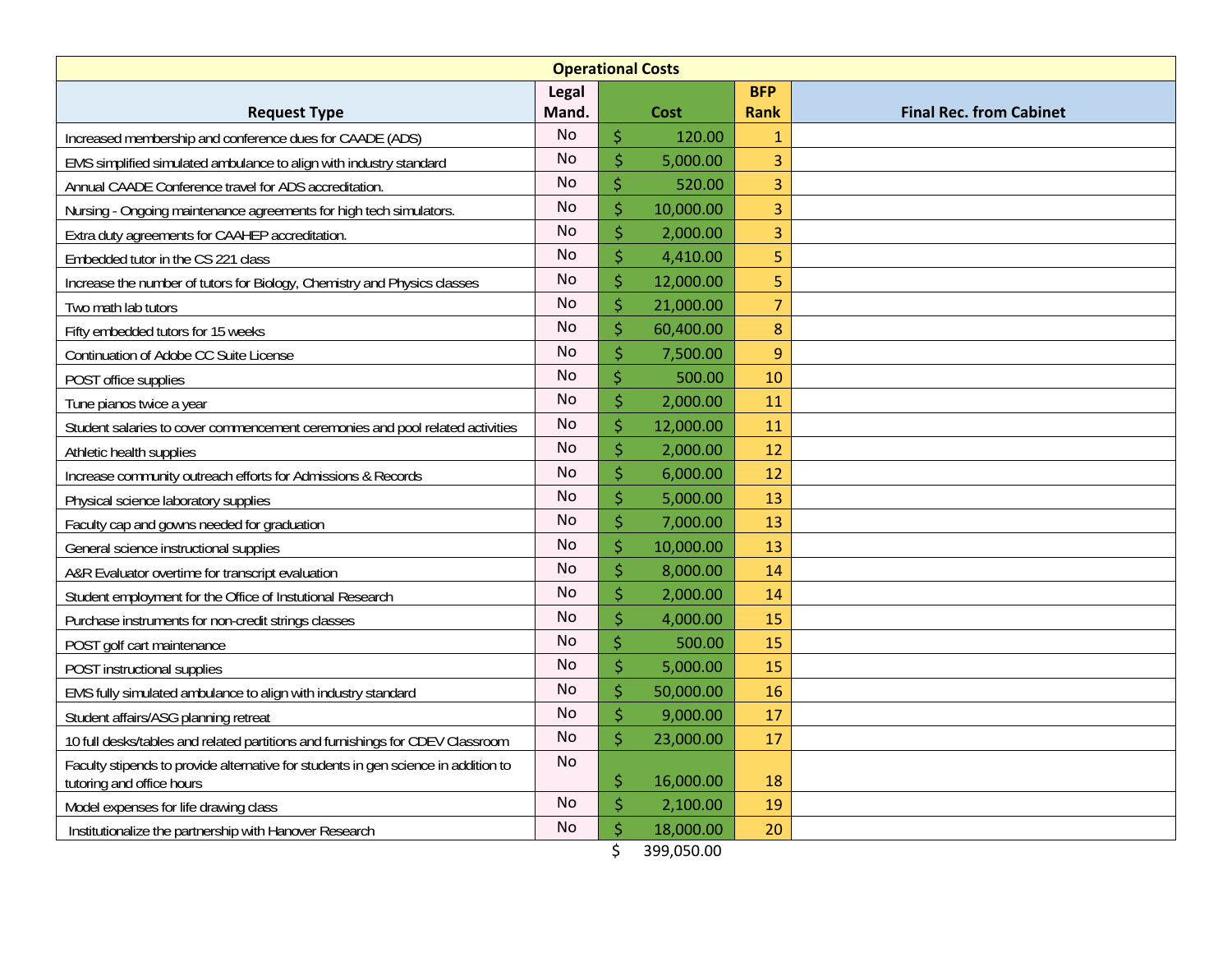| <b>Staffing</b>                                                              |           |                     |            |                |                 |                                |  |  |
|------------------------------------------------------------------------------|-----------|---------------------|------------|----------------|-----------------|--------------------------------|--|--|
|                                                                              | Legal     |                     |            | <b>BFP</b>     | <b>Resource</b> |                                |  |  |
| <b>Request Type</b>                                                          | Mand.     | Cost                |            | Rank           | Rank            | <b>Final Rec. from Cabinet</b> |  |  |
| Hire an Educational Technologist/ Instructional Designer                     | <b>No</b> | Ŝ                   | 100,000.00 | 1              | $\mathbf{1}$    |                                |  |  |
| Hire a Financial Aid Officer to administer loan program                      | <b>No</b> | $\ddot{\mathsf{S}}$ | 85,000.00  | $\overline{2}$ | 3               |                                |  |  |
| Institutionalize the Math Lab Tutorial Specialist wages into District budget | <b>No</b> | \$                  | 32,000.00  | 3              | $\overline{2}$  |                                |  |  |
| Hire an additional full-time Clinical Mental Health Counselor                | <b>No</b> | \$                  | 104,000.00 | 4              | $\overline{7}$  |                                |  |  |
| Hire a FT Office Assistant to support the Articulation Office                | <b>No</b> | $\dot{\mathsf{S}}$  | 55,000.00  | 5              | 5               |                                |  |  |
| Hire new non-credit full-time faculty to staff new courses                   | <b>No</b> | \$                  | 104,000.00 | 5              | $\overline{4}$  |                                |  |  |
| Hire a student success specialist for dual enrollment 50% District           | <b>No</b> | \$                  | 35,000.00  | $6\phantom{1}$ | 13              |                                |  |  |
| Increase Part-Time Veteran Counselor to Full-Time.                           | <b>No</b> | $\dot{\mathsf{S}}$  | 45,000.00  | $\overline{7}$ | 10              |                                |  |  |
| Hire Chief Communications Officer.                                           | <b>No</b> | \$                  | 86,760.00  | 8              | 18              |                                |  |  |
| <b>Student Tech Support</b>                                                  | <b>No</b> | \$                  | 75,000.00  | 9              | 15              |                                |  |  |
| Hire a full-time Sports Information Director/ STIPEND                        | <b>No</b> | $\ddot{\mathsf{S}}$ | 10,000.00  | 10             | 9               |                                |  |  |
| Hire a part-time Student Success Specialist position                         | No        | \$                  | 35,000.00  | 10             | 11              |                                |  |  |
| Hire a full-time Staff Support Technician for Business. Presently split.     | <b>No</b> | \$                  | 60,000.00  | 10             | 17              |                                |  |  |
| Rehire a full-time Athletic Counselor                                        | <b>No</b> | $\dot{\mathsf{S}}$  | 104,000.00 | 11             | 12              |                                |  |  |
| Hire a new laboratory technician.                                            | <b>No</b> | \$                  | 50,000.00  | 11             | 16              |                                |  |  |
| Hire a full-time Athletic Trainer/ Equipment Manager                         | <b>No</b> | \$                  | 60,000.00  | 12             | 8               |                                |  |  |
| FT Instructional Specialist/counselor. DSPS Funds will cover 50%             | No        | \$                  | 53,000.00  | 12             | 19              |                                |  |  |
| Hire a second full-time Receptionist in Counseling                           | No        | \$                  | 38,500.00  | 12             | 25              |                                |  |  |
| FT Office Assistant to assist the Admissions & Records Office                | <b>No</b> | \$                  | 52,000.00  | 13             | 21              |                                |  |  |
| Request for additional funds from district to DSPS to pay Coordinator Salary | No        | \$                  | 50,000.00  | 14             | 14              |                                |  |  |
| Hire a part time staff to keep gallery open more hours                       | No        | \$                  | 2,730.00   | 14             | 24              |                                |  |  |
| PT Student Success Specialist. DSPS will cover 50%                           | <b>No</b> | \$                  | 26,300.00  | 14             | 20              |                                |  |  |
| Hire Public Relations Assistant.                                             | <b>No</b> | $\dot{\mathsf{S}}$  | 41,235.00  | 14             | 22              |                                |  |  |
| Increase Part-Time Child Dev Office Tech. to Full-Time.                      | No        | \$                  | 34,500.00  | 15             | 23              |                                |  |  |
| Increase Tool Room Technician FTE from 1.5 to 2.0                            | <b>No</b> | Ś                   | 30,000.00  | 16             | 6               |                                |  |  |

\$ 1,369,025.00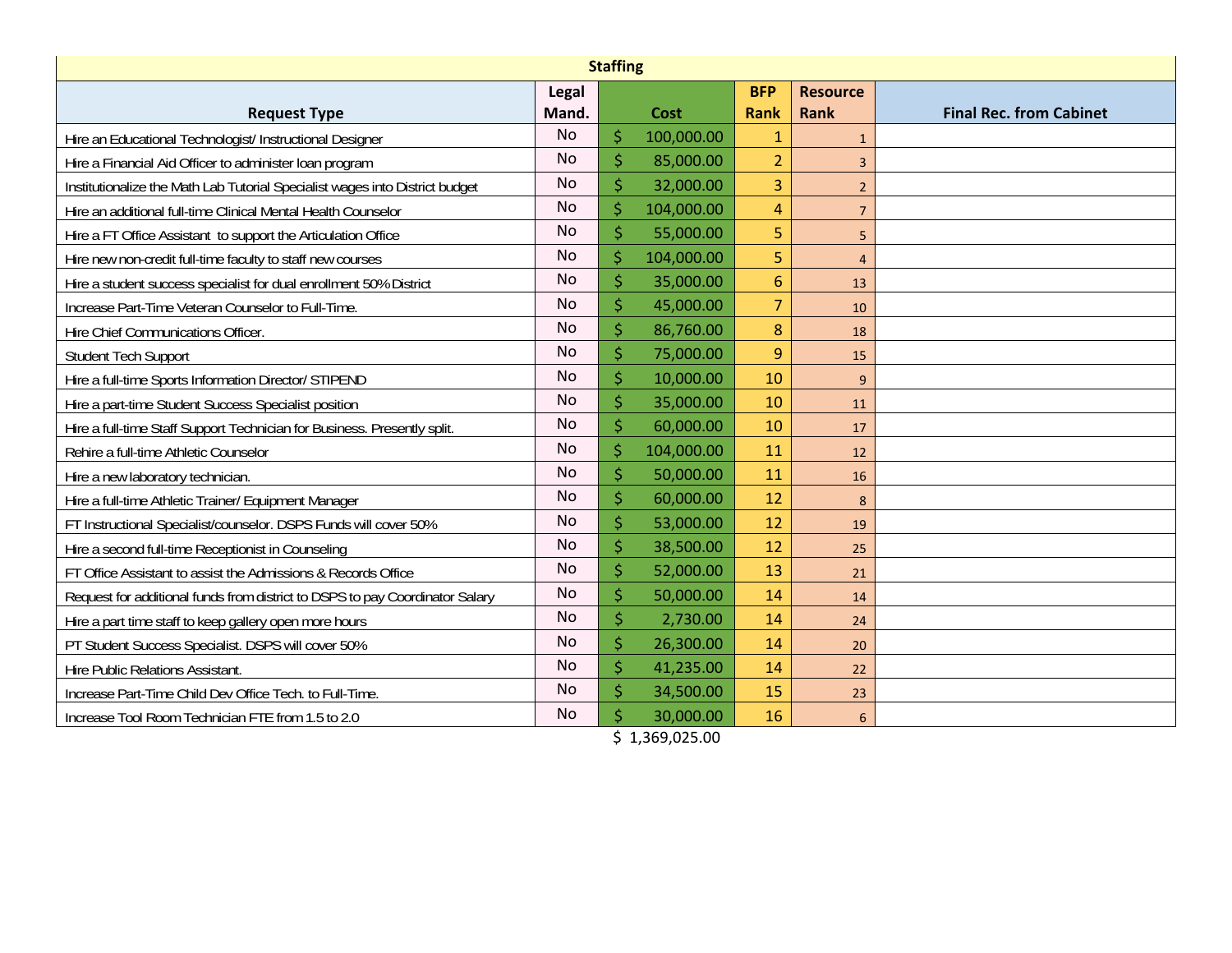| <b>Technology</b>                                                         |                |    |           |                |                 |                                |  |  |
|---------------------------------------------------------------------------|----------------|----|-----------|----------------|-----------------|--------------------------------|--|--|
|                                                                           | Legal          |    |           | <b>BFP</b>     | <b>Resource</b> |                                |  |  |
| <b>Request Type</b>                                                       | Mand.          |    | Cost      | <b>Rank</b>    | Rank            | <b>Final Rec. from Cabinet</b> |  |  |
| Provide Active Directory auditing and user rights control                 | N <sub>o</sub> | ς  | 20,000.00 | 3              | 2               |                                |  |  |
| Identify, acquire, and install EMS data base system                       | N <sub>o</sub> | S  | 10,000.00 | 4              | 5               |                                |  |  |
| Procure additional licensing for current monitoring systems functionality | No             |    | 20,000.00 | 5              | $\overline{7}$  |                                |  |  |
| Board room technology update - complete refresh                           | No             |    | 80,000.00 | 6              | 6               |                                |  |  |
| Evaluate Solutions that provide desktop mobility functionality            | No             |    | 50,000.00 | 6              | $\overline{4}$  |                                |  |  |
| Banner consultant to set-up and train on federal student loan forms.      | No.            |    | 20,000.00 | 6              | 10              |                                |  |  |
| Virtualization environment and disaster recovery                          | N <sub>o</sub> |    | 40,000.00 | 7              | 8               |                                |  |  |
| Microsoft Azure - spinning servers up in the cloud during a disaster.     | No             | \$ | 15,000.00 | $\overline{7}$ | 9               |                                |  |  |
| Faculty laptop for ADS                                                    | <b>No</b>      | Ś  | 1,500.00  | 8              | 3               |                                |  |  |
| Data protection backup solution                                           | No             |    | 30,000.00 | 9              | 11              |                                |  |  |
| Computers and software for CCO and PR Assistant positions being requested | N <sub>o</sub> |    | 2,000.00  | 10             | 12              |                                |  |  |
| 317,500.00                                                                |                |    |           |                |                 |                                |  |  |
| <b>Facilities</b>                                                         |                |    |           |                |                 |                                |  |  |

| <b>Facilities</b>                                               |           |  |            |                |                 |                                |  |  |
|-----------------------------------------------------------------|-----------|--|------------|----------------|-----------------|--------------------------------|--|--|
|                                                                 | Legal     |  |            | <b>BFP</b>     | <b>Resource</b> |                                |  |  |
| <b>Request Type</b>                                             | Mand.     |  | Cost       | <b>Rank</b>    | Rank            | <b>Final Rec. from Cabinet</b> |  |  |
| Increase support to laboratory classes - maintenance agreements | No        |  | 5,000.00   | $\mathbf{1}$   |                 |                                |  |  |
| Replace the tennis courts                                       | No        |  | 645,000.00 | $\mathbf{1}$   |                 |                                |  |  |
| Increase support to laboratory classes - lab equipment          | No.       |  | 40,500.00  | L              | 6               |                                |  |  |
| Resurface Women's Soccer Field                                  | No.       |  | 45,000.00  | $\overline{2}$ |                 |                                |  |  |
| Install lights on the 4 athletic fields                         | <b>No</b> |  | 800,000.00 | $\overline{2}$ |                 |                                |  |  |
| Purchase overhangs for the soccer field                         | No        |  | 20,000.00  | 3              |                 |                                |  |  |
| Install outside restroom facilities                             | No        |  | 800,000.00 | 3              |                 |                                |  |  |

## \$ 2,355,500.00

| <b>Professional Development</b>                               |                 |  |           |                          |      |                                |
|---------------------------------------------------------------|-----------------|--|-----------|--------------------------|------|--------------------------------|
|                                                               | <b>Resource</b> |  |           |                          |      |                                |
| <b>Request Type</b>                                           | Mand.           |  | Cost      | Rank                     | Rank | <b>Final Rec. from Cabinet</b> |
| Banner training for 320 report and backend for A&R            | No              |  | 8,000.00  | $\sim$                   |      |                                |
| Distance Ed Coordinator professional development and training | No              |  | 10,000.00 | $\overline{\phantom{0}}$ |      |                                |